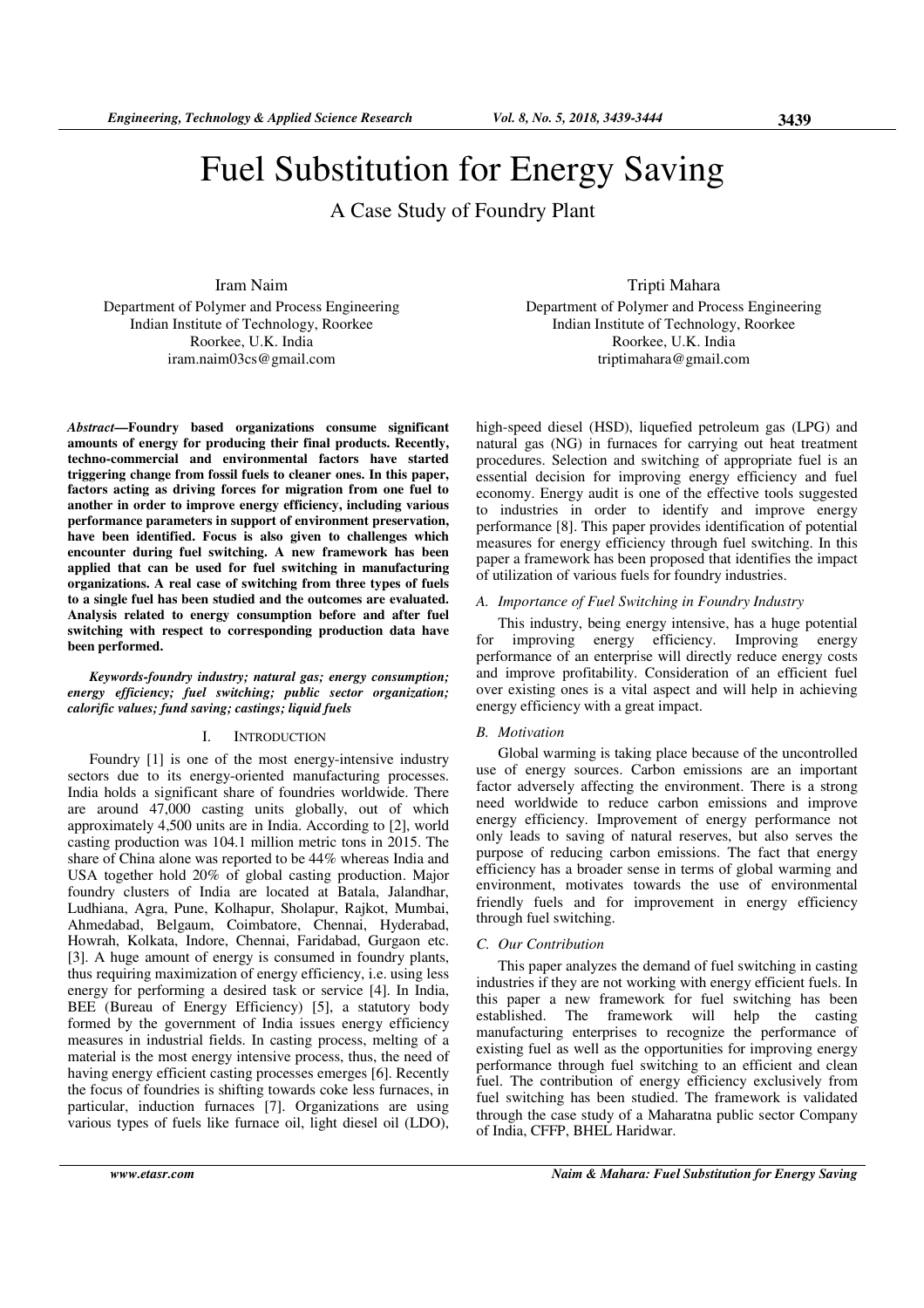#### II. RELATED WORK

Related work is divided into two parts. The first part is concerned with energy efficiency measures in the foundry field and the second part includes various studies of fuel switching in different domains.

#### *A. Energy Efficiency Measures in the Foundry Field*

In [9], authors suggested the use of cleaner technologies in foundry based industry. In [10], authors dealt with the reduction of hazardous waste (HW) in several industries. A study of developing countries for providing resource efficient gains is shown in [11]. In [12], highlighted limitations for Sri Lanka for cleaner technologies in foundry industries were researched. Author in [13] elaborated energy efficiency practices and energy-efficient technologies for iron and steel plants. Authors in [14] suggested the reduction in specific energy use irrespective of payback period in iron and steel industry for 2020 over 2010. Energy efficiency scenarios are shown in [15] for economic energy saving opportunities of iron and steel industry of India for the duration from 2010 to 2030. Authors in [16] outlined a case study of the existing melting techniques in a steel foundry. Authors in [17] focused on the measures for improving energy efficiency in an aluminum foundry.

#### *B. Fuel Switching in Different Domains*

Fuel switching replaces inefficient fuels with cleaner and economical alternatives. The work in [18] is a part of a wider study to measure resource depletion using its environmental and economic impacts for the case of natural gas. In [19] large emission reductions were seen for conversions from oil and gas boilers to a biomass based system. Authors in [20] showed that the main policy is to reduce the demand for firewood and to mitigate environmental degradation. Authors in [21] show a comparative model of four options, namely biogas, solar energy, heat pump and imported heat.

## *C. Research Gap and Problem Identification*

In foundry sector the research work done is mainly about the improvement in energy efficiency of melting processes, whether it is scrap charging, use of insulation material, control of temperature or other operational improvements. At the best of our knowledge there is a lack in the available literature regarding energy efficiency improvements in foundry with the help of fuel switching. It is evident that fuel switching is an important aspect of energy saving. This paper provides a unique framework for fuel switching in organizations especially for foundry industries to improve their energy performance.

# III. FRAMEWORK FOR FUEL SWITCHING IN FOUNDRIES

In this section, we present the framework developed for the switching from old existing fuel to an energy efficient fuel. The framework has five major components, shown in Figure 1.

# *A. Study of Reference System with Existing Fuel*

In this phase, the details of the existing system in the organization have to be identified. All types of fuels under existing scenario are to be listed. The fuel consumption can also be recorded with respect to production. The energy saving

opportunities for higher energy consumption processes through fuel switching are to be identified through the following processes:

- Analysis of actual energy consumption of various equipment and comparative assessment with standard similar equipment.
- Setting targets along with action plans for achieving the identified opportunities in the switching of fuel.
- Identification of environmental, legal and other obligations as applicable for existing fuel.

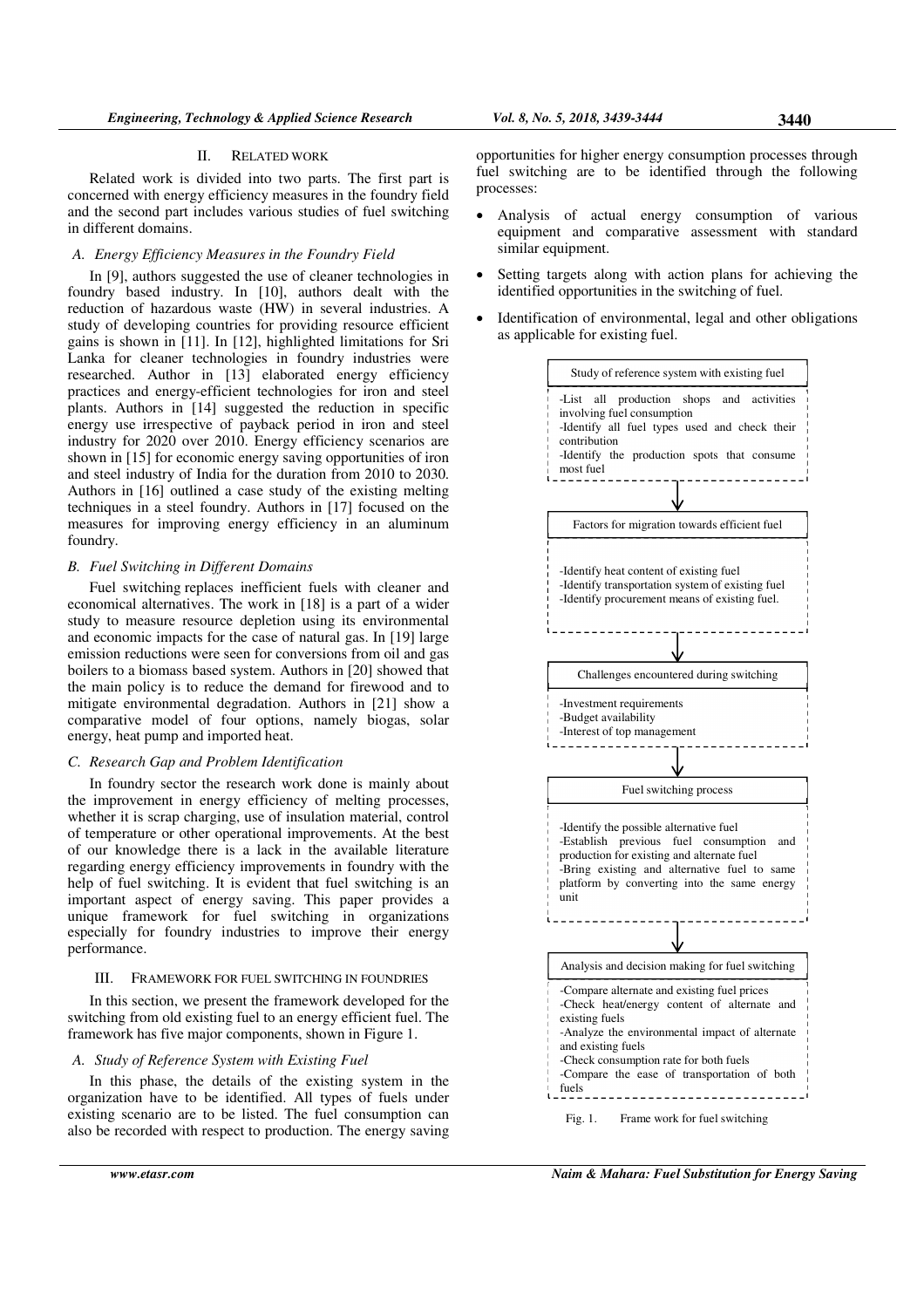# *B. Factors for Migration Towards Efficient Fuel*

This is the phase of framework that will help in decision making for switching of fuel. The activities at this stage are as below:

- Calculation of SEC (specific energy consumption) based on production data and consumed fuel data.
- Calculation of savings that may result due to reduction in energy consumption achieved from the switching.

# *C. Challenges Encountered During Switching.*

Investments will be needed for making changes in the existing infrastructure, to make it compatible with alternate fuel. The availability of sufficient infrastructure and its management is needed in order to switch smoothly from one fuel to another, which should be ensured at this stage.

## *D. Fuel Switching Process*

In this stage, first of all the enterprise has to explore all the possible alternate fuels available in the market that may replace the existing ones. Care should be taken while selecting alternate fuel as the selection should require minimum changes in the existing infrastructure. Fuel consumption of existing and possible alternate fuel is to be calculated.

# *E. Analysis and Decision Making for Fuel Switching*

This phase focuses on the analysis and comparison between the existing and alternate fuel. The final decision of fuel switching can be taken based on the results. The heat content of both fuels is to be compared along with the consumption rate with respect to per unit production. The initial investment cost is to be compared with savings that will occur due to substitution of old fuel.

#### IV. CASE STUDY: CFFP, BHEL

This paper presents the case study of Central Foundry Forge Plant (CFFP), BHEL, Hardwar for migration of their fuels namely, LDO, HSD, and LPG to a single fuel, i.e. natural gas. We studied the manufacturing processes and the energy consumption of the CFFP. The enterprise is engaged in the manufacturing of heavy weight casting and forgings in various steel grades. In its quest to improve energy performance, CFFP has recently got certification for Energy Management System standard, ISO-50001 [22]. Along with this, it is an ISO-9001 [23], ISO-14001 [24] and OHSAS-18001 [25] certified company. Apart from producing components for various other applications, components are produced mainly in four steel grades namely, Plain Carbon Grade, Alloy Steel Grade, Stainless Steel and Supercritical Grade Steel [26].

## *A. Study of Reference System with Existing Fuel*

In this phase, analysis on the energy consumption pattern of CFFP has taken place. Until recently, CFFP was consuming energy in various forms (LDO, HSD, LPG and electricity) for its operations. Handling and use of these fuels were proving to be inefficient and involved environmental and safety hazards. The consumption of liquid fuels and LPG in CFFP was mainly for furnaces, cutting operations, boilers and pre-heating of ladles for molten steel. The operations and interactions of these sectors are represented in Figure 2.



Fig. 2. Interaction of various shops and operations in CFFP Plant

#### *B. Factors for Migration Towards Efficient Fuel*

The migration of an organization from liquid fuels to natural gas may be caused by many driving forces. Some of these factors regarding CFFP, are described below:

- Natural gas is cleaner fuel than LDO/HSD. It emits less pollution during combustion  $[27]$ . The amount of  $CO<sub>2</sub>$ emitted during combustion per billion BTU of natural gas is 117000 while 164000 units are emitted by the burning of one billion BTUs of LDO [28].
- Spreading of oil (HSD or LDO) at workplaces results in hazardous conditions that might lead to an accident while this problem does not exist in natural gas and provides higher safety at the workplace.
- In liquid fuel, two types of air supply, primary and secondary are required. Primary air is required for atomization and secondary air serves the purpose of combustion [29]. Thus the electricity required to supply primary air through blowers driven by electric motors is saved.
- Moreover, due to the primary and secondary air supply in furnaces, the excess air is much higher in oil fired furnaces and boilers. Increase in the quantum of air input to any furnace increases the quantum of flue gasses resulting into a corresponding increase in heat loss to the atmosphere.
- In winters, LDO being a high viscosity fuel gets more viscous and sticky [30]. Thus, heating is required for LDO for making it suitable for transportation.
- Transportation of liquid fuel is done either by rail or by road and many times its arrival delays due to unpredictable and uncontrollable reasons. On the other hand, natural gas is transmitted through underground pipelines without any interruption.
- *C. Challenges Encountered During Switching*  Although there might be a need to switch from a traditional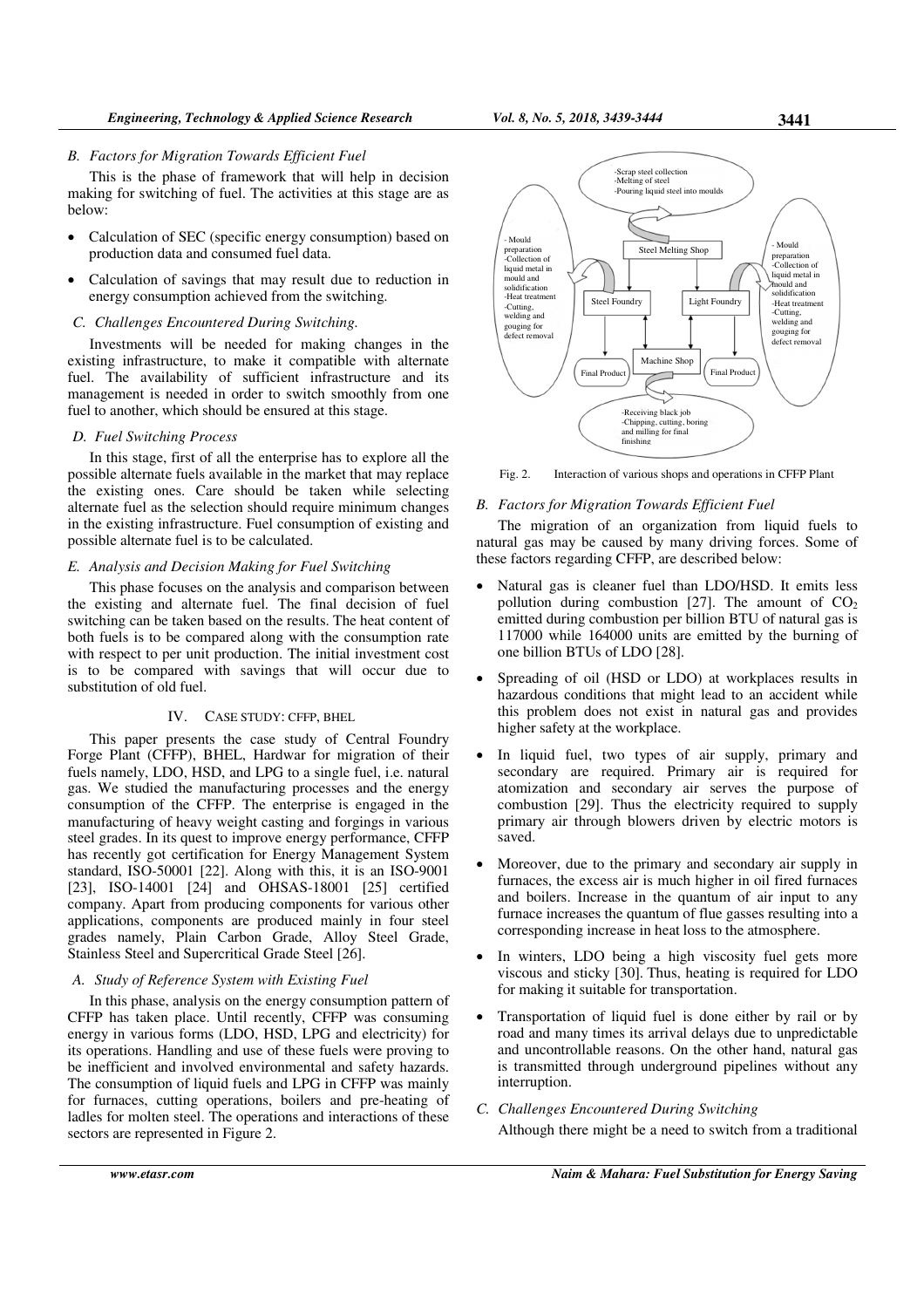fuel to a new one, this conversion may not be simple. Some of the major challenges that can be occur during the switching are:

- The time of completion required for conversion usually poses the most critical factor, as all the equipment cannot be closed simultaneously in the plant, affecting production activities. So there is always a trade-off between how many types of equipment can be taken up for fuel switching in different phases.
- Appropriate scheduling and budgeting are required for fuel switching that should include target production, equipment availability, criticality of jobs, and other relevant parameters.

## *D. Fuel Switching Process*

In order to compare the energy consumption, we have considered the production of foundry shops of CFFP for the last four years and the corresponding fuel consumed for the respective production of castings. The main steps to perform the switching of fuel are:

- Collection of yearly production data. Analysis of energy consumed from various types of fuels.
- Conversion of fuel consumption according to calorific values or any other common unit for comparison.
- Calculation of SEC and yearly comparison of SEC.
- Calculation of fund saving (if any) due to SEC reduction.

In this case study of fuel switching, the major work is changing the combustion system including pipelines, air supply system, and control system for regulation of fuel and air, and burners that are compatible with new fuel. The activities performed for the evaluation of performance are:

#### *1) Collection of Yearwise Production Data*

Before the financial year 2012-2013 the enterprise was using only liquid fuels for manufacturing products. The conversion of fuel in CFFP started in 2012-2013 and natural gas completely replaced old liquid fuel by 2015-2016. The enterprise production for these years is shown in Table I:

TABLE I. PRODUCTION DATA **Financial Year Casting Production (MT)** 2012-13 5716 2013-14 5807<br>2014-15 5792 2014-15<br>
2015-16 5212  $2015 - 16$ 

# *2) Analysis of Energy Consumed from Various Types of Fuels*

In this section, energy data in various forms related to both foundry shops has been analyzed for the last four years. The combined total energy consumption for both foundry shops along with combined production outcome is shown in Table II.

## *3) Conversion of Fuel Consumption to Calorific Values*

The calorific values of all the fuels used (LDO, HSD, LPG or natural gas) are different and in order to compare these fuels and further energy performance, the consumption of various forms of fuels are converted to the same unit based on their calorific values. As the contribution of electricity does not alter the foundry operations and requires a fixed amount of electricity, therefore, to precisely evaluate the variation of other fuel with respect to production, electricity is excluded from the calculations of energy consumption for production operation. The details of calorific values for all the fuels used for conversion and calculated million kilo-calories (Mn-kCal) are shown in Table III.

TABLE II. ENERGY CONSUMPTION

| <b>Form of Energy</b>            | 2012-13 | 2013-14 | 2014-15 | 2015-16 |
|----------------------------------|---------|---------|---------|---------|
| Power $(10^5$ KWH)               | 49.28   | 52.67   | 49.56   | 41.62   |
| LDO/HSD $(10^3$ Liters)          | 3872    | 2601    | 127     |         |
| LPG (Metric Tones)               | 989     | 26.1    | 4.14    |         |
| Natural Gas $(10^5 \text{ SCM})$ | 4.27    | 27.44   | 45.03   | 37.01   |
| Production (MT)                  | 5716    | 5807    | 5792    | 5212    |

TABLE III. FUEL CONVERSION INTO CALORIFIC VALUES

| Fuel type in base unit<br>of consumption | <b>Equivalent KCal</b> | <b>Equivalent Mn-kCal</b> |
|------------------------------------------|------------------------|---------------------------|
| <b>LDO/HSD</b>                           | 1 Litre=11700          | 1 Litre= $11700/10^6$     |
| LPG                                      | 1 Ton=11300            | 1 Ton= $11300/10^6$       |
| Natural gas                              | 1 SCM=9880             | 1 SCM=9880/10 $^{\circ}$  |

### *4) Calculation of SEC and Yearwise SEC Comparison*

The efficient working of the enterprise or its energy performance can be compared by comparing the yearwise SEC per unit of turnover. SEC is defined as the ratio of total energy consumed to the total units of production or turnover:

#### SEC=Total energy consumed/Total turnover

The consumption of various fuels by the organization in Mn-KCal for the compared four years with casting production is shown in Table IV.

| TABLE IV. | <b>SEC PER YEAR</b> |
|-----------|---------------------|
|-----------|---------------------|

| <b>Financial</b><br>vear | <b>Energy consumption</b><br>(Mn-KCal) | Casting<br>production<br>(MT) | <b>SEC</b><br>(Mn-kCal/MT) |
|--------------------------|----------------------------------------|-------------------------------|----------------------------|
| 2012-13                  | 60696.86                               | 5716                          | 10.62                      |
| 2013-14                  | 57837.35                               | 5808                          | 9.96                       |
| 2014-15                  | 46022.32                               | 5792                          | 795                        |
| 2015-16                  | 36565.88                               | 5212                          | 7.01                       |

## *E. Analysis and Decision Making for Fuel Switching.*

In this phase, the SEC for old fuels used before switching and natural gas used after switching are compared. It has been noticed that there is a significant reduction in SEC by the use of natural gas. The percentage share of various types of energy consumed by the enterprise during the financial years starting from 2012-13 to 2015-16 has been analyzed and represented in Figures 3 and 4. The details of energy consumption before and after fuel conversion are described below.

#### *1) Before Switching*

Figure 3 shows the distribution of energy for 2012-13. During this financial year, LDO/HSD had the main share in energy consumption with a percentage of 69.76% of total energy consumption. The electricity consumption was 6.53% of total energy consumed whereas LPG and natural gas had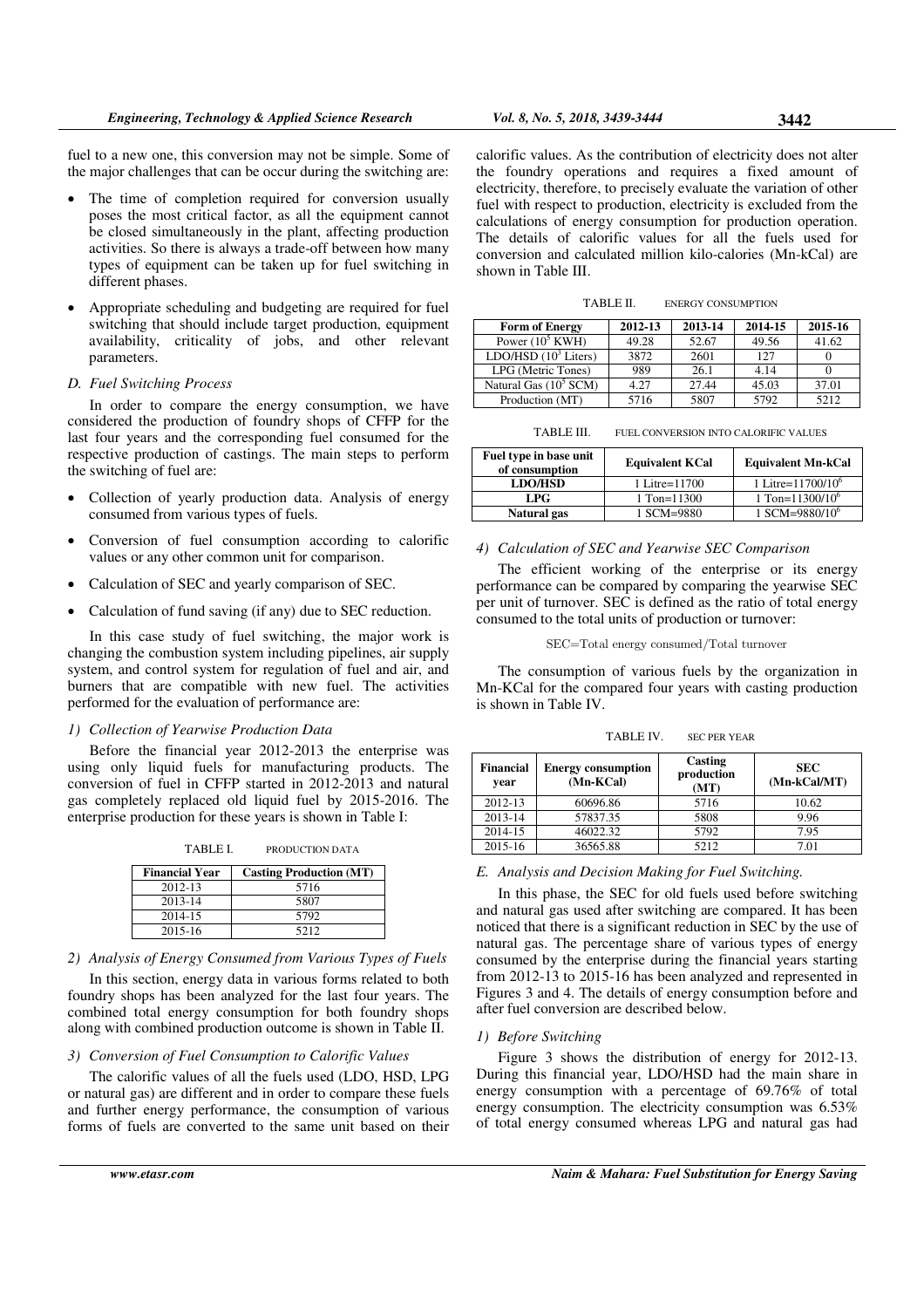17.21% and 6.49% respectively. For the financial year 2013-14 (Figure 4), the share of LDO/HSD decreased to 48.79%, electricity was at 7.26 %, whereas natural gas share increased to 43.46% and LPG was not consumed.



Fig. 4. Fuel consumption in 2013-14

## *2) After Switching*

In 2014-15 (Figure 5), natural gas had the largest share in energy consumption, contributing around 88.47% of total energy, the electricity consumption was 8.48% and the use of LDO/HSD was limited to only 2.95%. During 2015-16 (Figure 6), the natural gas had completely replaced all other fuels and has contributed 91.08% in total energy consumption, while the share of electricity was 8.92 %.



Fig. 6. Fuel consumption in 2015-16

# *3) Evaluation of Performance on the Basis of SEC*

Figure 7 shows that the SEC decreased by the increase in the use of natural gas. For the time period from 2012-13 to 2015-16, the SEC fallen from 10Mn-KCal to around 7Mn-KCal per Ton of turnover.



Fig. 7. Specific energy consumption

#### *4) Fund Savings due to Reduction in SEC*

Savings compared to the base year 2012-13 have been estimated. In case the enterprise had not used natural gas and consumed the old fuel, the specific consumption was bound to remain almost equal to that of the year 2012-13. But with the increased use of natural gas over the years, SEC reduced. The SEC for the year 21012-13 was 10.62Mn-KCal per metric ton and this value for 2013-14 was 9.96Mn-KCal per metric ton. The difference came out to be 0.66Mn-KCal per metric ton. The significance of this is that for manufacturing each metric ton of production output, the enterprise saved 0.66Mn-KCal. The actual saving of natural gas in the year 2013-14 is computed by multiplying the difference of SEC with the turnover of the year 2103-14 and dividing it by its calorific value. The result will give the physical quantum of the natural gas saved. Thus, CFFP saved 387984SCM of natural gas in 2013-14. By considering the rate of natural gas approximately to Rs. 25 per SCM, it gives the actual monetary saving of Rs.  $97 \cdot 10^5$  for 2013-14 alone. The savings for the other years have been worked out in a similar way and are listed in Table V.

| TABLE V. | SAVINGS DUE TO SEC REDUCTION |
|----------|------------------------------|
|----------|------------------------------|

| Year    | Saving in SEC with<br>respect to 2012-13 | Savings in<br>Mn-KCal | <b>Savings of natural</b><br>gas in SCM | Approx.<br>Savings** |
|---------|------------------------------------------|-----------------------|-----------------------------------------|----------------------|
| 2013-14 | $0.66Mn-Kcal*$                           | 3833.28               | 387984                                  | Rs. $97 \cdot 10^5$  |
| 2014-15 | $2.67Mn-Kcal*$                           | 15464.64              | 1565247                                 | Rs. $391 \cdot 10^5$ |
| 2015-16 | $3.61Mn-Kcal*$                           | 18815.32              | 1904385                                 | Rs. $476 \cdot 10^5$ |

\* Per MT of turnover.

\*\* Considering Rs. 25 per SCM of natural gas.

## V. CONCLUSION

In this paper, conversion from various fuels to natural gas has been analyzed. Factors acting as driving forces and challenges for switching of fuels have been defined. It is evident from the case study that the use of natural gas in replacement of three fuels, namely LDO, HSD and LPG by CFFP has resulted in significantly lower consumption of energy identical production. Natural gas has been found to be cheaper, cleaner and more energy efficient fuel for the foundry under consideration. This improvement of energy efficiency directly reduced the enterprise's energy bills and also saved a significant quantity of natural reserves which were to be consumed if natural gas was not used. Thus, the current paper